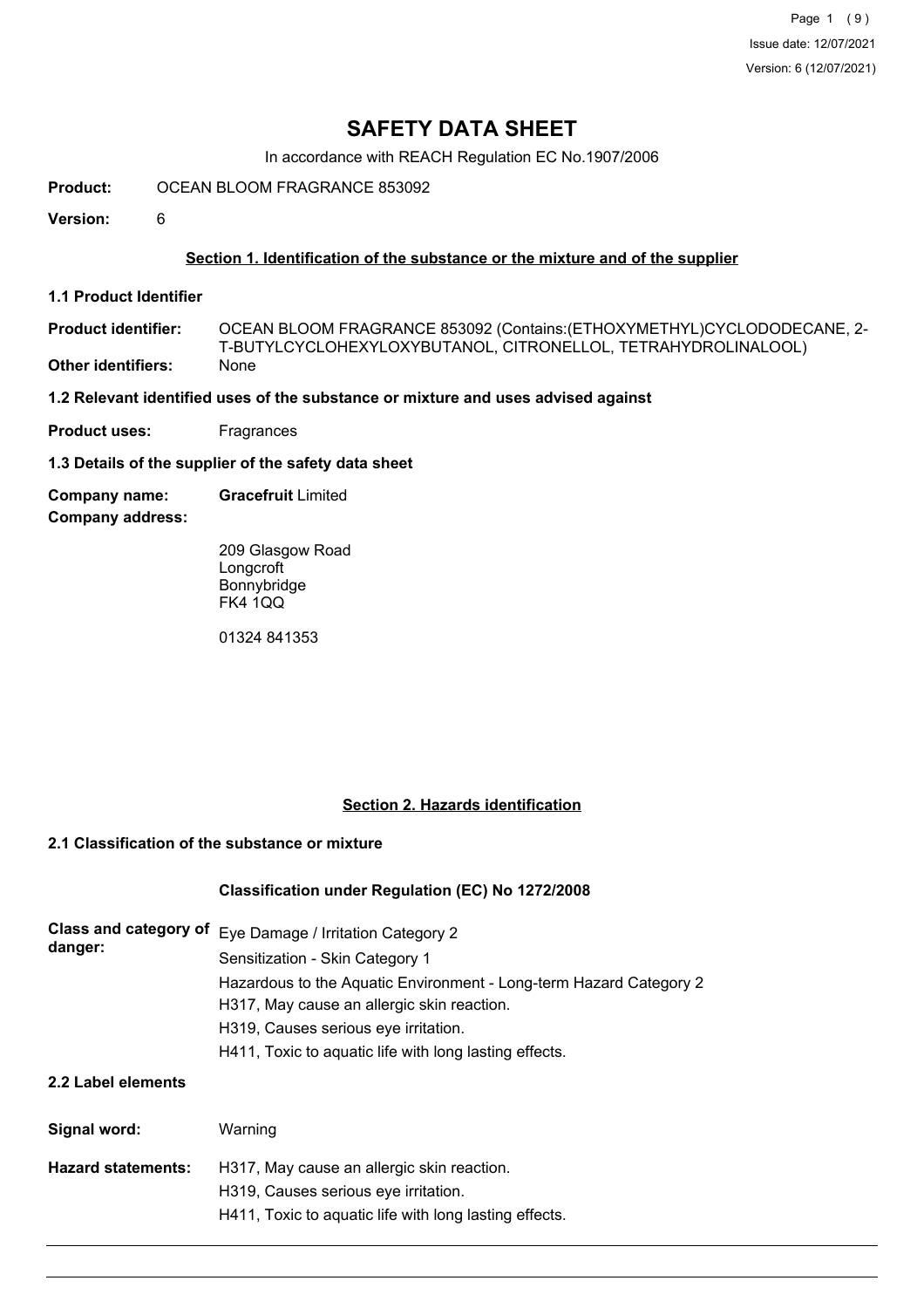# **SAFETY DATA SHEET**

In accordance with REACH Regulation EC No.1907/2006

| Product:                     | OCEAN BLOOM FRAGRANCE 853092 |                                                                                                                                                                                                                                                                                                                                                                                                                                                                                                                                                                                                                                                                                                                                                                                                                                                                         |
|------------------------------|------------------------------|-------------------------------------------------------------------------------------------------------------------------------------------------------------------------------------------------------------------------------------------------------------------------------------------------------------------------------------------------------------------------------------------------------------------------------------------------------------------------------------------------------------------------------------------------------------------------------------------------------------------------------------------------------------------------------------------------------------------------------------------------------------------------------------------------------------------------------------------------------------------------|
| Version:                     | 6                            |                                                                                                                                                                                                                                                                                                                                                                                                                                                                                                                                                                                                                                                                                                                                                                                                                                                                         |
| Supplemental<br>Information: |                              | EUH208, Contains 3-(O&P-ETHYLPHENYL)-2,2-DIMETHYLPROPIONALDEHYDE, ALPHA-<br>ISOMETHYL IONONE, DELTA-DAMASCONE, EUGENOL,<br>METHOXYHYDRATROPALDEHYDE, SCENTENAL. May produce an allergic reaction.                                                                                                                                                                                                                                                                                                                                                                                                                                                                                                                                                                                                                                                                       |
| Precautionary<br>statements: |                              | P261, Avoid breathing vapour or dust.<br>P264, Wash hands and other contacted skin thoroughly after handling.<br>P272, Contaminated work clothing should not be allowed out of the workplace.<br>P273, Avoid release to the environment.<br>P280, Wear protective gloves/eye protection/face protection.<br>P302/352, IF ON SKIN: Wash with plenty of soap and water.<br>P305/351/338, IF IN EYES: Rinse cautiously with water for several minutes. Remove contact<br>lenses, if present and easy to do. Continue rinsing.<br>P333/313, If skin irritation or rash occurs: Get medical advice/attention.<br>P337/313, If eye irritation persists: Get medical advice/attention.<br>P363, Wash contaminated clothing before reuse.<br>P391, Collect spillage.<br>P501, Dispose of contents/container to approved disposal site, in accordance with local<br>regulations. |

**Pictograms:**

**Other hazards:** Hydrocarbon Concentration %: 0.010%

## **Section 3. Composition / information on ingredients**

## **3.2 Mixtures**

## **Contains:**

| <b>Name</b>                                                                                        | <b>CAS</b> | EC        | <b>REACH Registration</b><br>No. | $\frac{9}{6}$ | <b>Classification for</b><br>(CLP) 1272/2008 |
|----------------------------------------------------------------------------------------------------|------------|-----------|----------------------------------|---------------|----------------------------------------------|
| $1,3,4,6,7,8$ -<br><b>IHEXAHYDRO-</b><br>4.6.6.7.8.8-<br><b>IHEXAMETHYLINDENO</b><br>I[5,6-C]PYRAN | 1222-05-5  | 214-946-9 | 01-2119488227-29-xxxx            | 10-<20%       | EH A1-EH C1:H410.-                           |
| $2-T$ -<br><b>IBUTYLCYCLOHEXYLO 139504-68-0 412-300-2</b><br><b>IXYBUTANOL</b>                     |            |           | 01-0000015959-52-xxxx            | $1 - 5%$      | EDI 2-EH C2:H319-<br>H411.-                  |
| <b>ITETRAHYDRO-</b><br><b>IMETHYL-</b><br>(METHYLPROPYL)-<br><b>IPYRAN-4-OL</b>                    | 63500-71-0 | 405-040-6 | 01-0000015458-64-xxxx            | $1 - 5%$      | EDI 2:H319.-                                 |
| (ETHOXYMETHYL)<br><b>ICYCLODODECANE</b>                                                            | 58567-11-6 | 261-332-1 | 01-2119971571-34                 | $1 - 5%$      | ISCI 2-SS 1B-EH C2:<br>lH315-H317-H411.-     |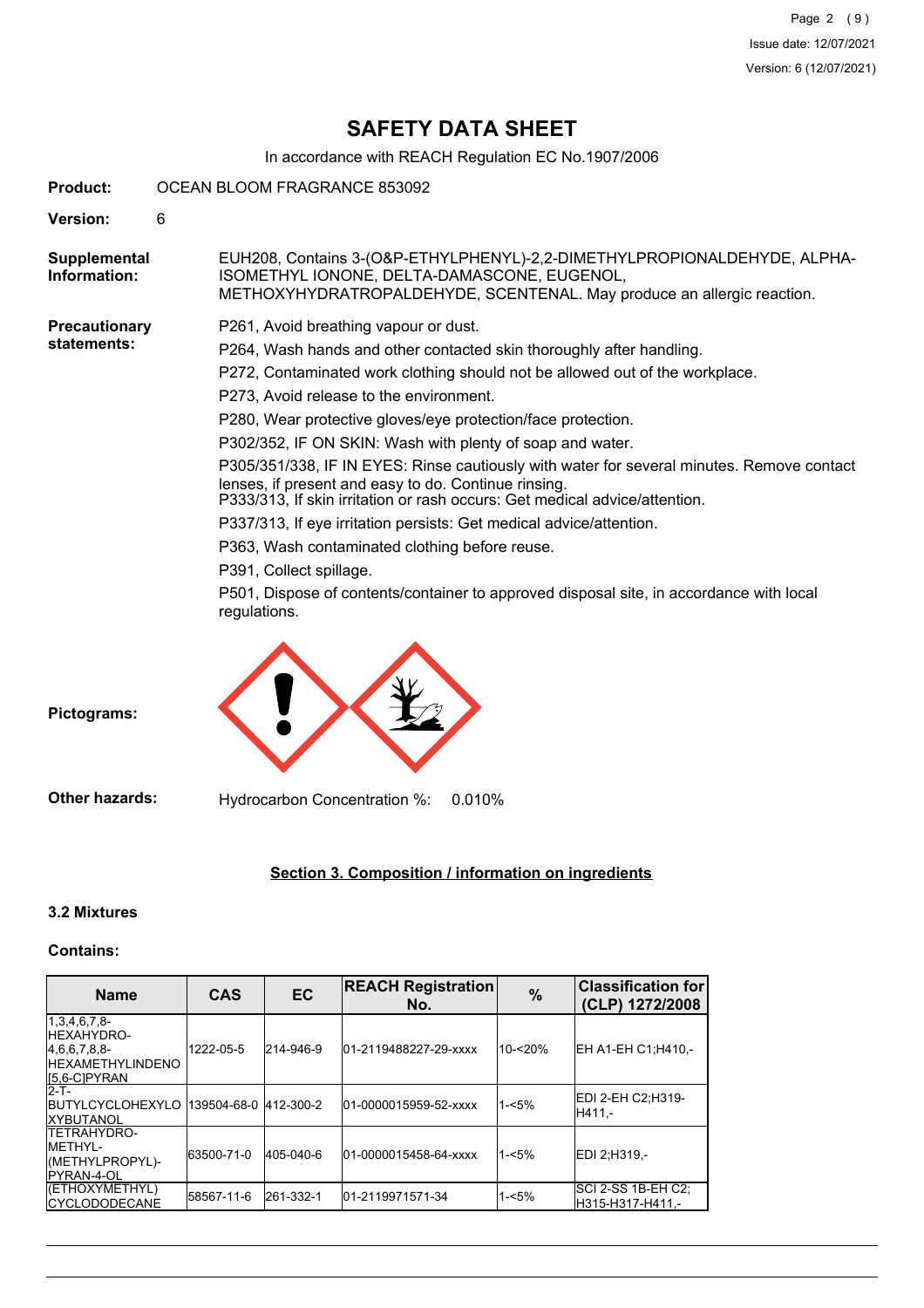Page 3 (9) Issue date: 12/07/2021 Version: 6 (12/07/2021)

# **SAFETY DATA SHEET**

In accordance with REACH Regulation EC No.1907/2006

## **Product:** OCEAN BLOOM FRAGRANCE 853092

#### **Version:** 6

| <b>TETRAHYDROLINALO</b>                                                                                           |                           |                                       |                       |             | SCI 2-EDI 2-SS 1B;                                           |
|-------------------------------------------------------------------------------------------------------------------|---------------------------|---------------------------------------|-----------------------|-------------|--------------------------------------------------------------|
| ЮL                                                                                                                | 78-69-3                   | 201-133-9                             | 01-2119454788-21-xxxx | $1 - 5%$    | H315-H317-H319.-                                             |
| $3-(0&P-$<br>ETHYLPHENYL)-2,2-<br>DIMETHYLPROPIONAL 67634-15-5<br><b>DEHYDE</b>                                   | 67634-14-4.               | 266-818-7.<br>266-819-2               | 01-2120758796-34-xxxx | $1 - 5%$    | ISCI 2-SS 1B-EH A1-<br>EH C2;H315-H317-<br>H400-H411.-       |
| <b>ICITRONELLOL</b>                                                                                               | 106-22-9                  | 203-375-0                             | 01-2119453995-23-xxxx | $1 - 5%$    | SCI 2-EDI 2-SS 1B:<br>H315-H317-H319.-                       |
| ALPHA-ISOMETHYL<br><b>IONONE</b>                                                                                  | 127-51-5                  | 204-846-3                             |                       | $0.1 - 1\%$ | SS 1B-EH C2;H317-<br>H411 -                                  |
| <b>IEUGENOL</b>                                                                                                   | 97-53-0                   | 202-589-1                             |                       | $0.1 - 1\%$ | EDI 2-SS 1B;H317-<br>H319.-                                  |
| <b>ISCENTENAL</b>                                                                                                 | 86803-90-9                | 429-860-9                             |                       | $0.1 - 1%$  | SS 1B-EH C2; H317-<br>H411.-                                 |
| <b>IMETHOXYHYDRATRO</b><br><b>IPALDEHYDE</b>                                                                      | 5462-06-6                 | 226-749-5                             |                       | $0.1 - 1\%$ | SS 1B:H317.-                                                 |
| <b>IREACTION MASS OF</b><br>ALLYL (2-<br>METHYLBUTOXY)<br>ACETATE & ALLYL (3-<br>METHOXYBUTOXY)<br><b>ACETATE</b> | 67634-00-8.<br>67634-01-9 | 916-328-0,<br>266-804-0,<br>916-328-0 |                       | $0.1 - 1\%$ | ATO 4-ATD 4-STO-RE<br>2-EH A1:H302-H312-<br>H373-H400.-      |
| <b>ALLYL</b><br>ICYCLOHEXYLOXYACE 68901-15-5<br><b>TATE</b>                                                       |                           | 272-657-3                             |                       | $0.1 - 1\%$ | ATO 4-EH A1-EH C1;<br>H302-H410,-                            |
| <b>IMETHYL</b><br><b>BENZODIOXEPINONE</b>                                                                         | 28940-11-6                | 249-320-4                             | 01-2120734453-58-xxxx | $0.1 - 1\%$ | SCI 1B-EDI 1-STO-SE<br>3(NE):H314-H336.-                     |
| <b>IDELTA-DAMASCONE</b>                                                                                           | 57378-68-4                | 260-709-8                             |                       | < 0.1%      | IATO 4-SCI 2-SS 1A-<br>EH A1-EH C1:H302-<br>H315-H317-H410,- |

#### **Substances with Community workplace exposure limits:**

| <b>Name</b>       | <b>CAS</b> | <b>re</b><br>┖ | $\mathbf{o}$<br>$\sqrt{2}$ |
|-------------------|------------|----------------|----------------------------|
| DIETHYL PHTHALATE | 84-66-2    | 201-550-6      | 50-100%                    |

## **Substances that are persistent, bioaccumulative and toxic or very persistent and very bioaccumulative, greater than 0.1%:**

Not Applicable

## **Section 4. First-aid measures**

#### **4.1 Description of first aid measures**

IF ON SKIN: Wash with plenty of soap and water.

IF IN EYES: Rinse cautiously with water for several minutes. Remove contact lenses, if present and easy to do. Continue rinsing.

## **4.2 Most important symptoms and effects, both acute and delayed**

May cause an allergic skin reaction.

Causes serious eye irritation.

## **4.3 Indication of any immediate medical attention and special treatment needed**

None expected, see Section 4.1 for further information.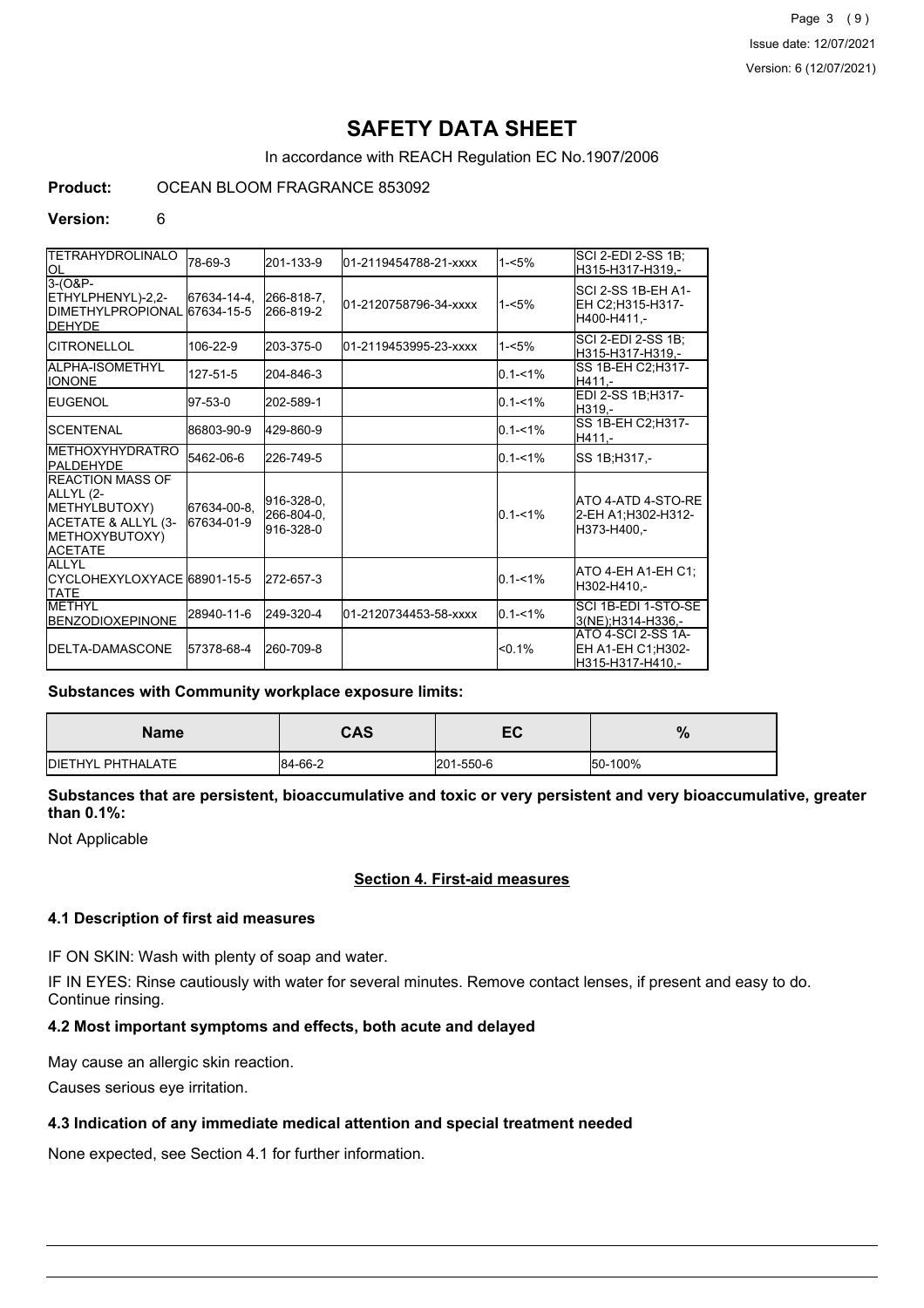Page 4 (9) Issue date: 12/07/2021 Version: 6 (12/07/2021)

## **SAFETY DATA SHEET**

In accordance with REACH Regulation EC No.1907/2006

**Product:** OCEAN BLOOM FRAGRANCE 853092

**Version:** 6

## **SECTION 5: Firefighting measures**

#### **5.1 Extinguishing media**

Suitable media: Carbon dioxide, Dry chemical, Foam.

#### **5.2 Special hazards arising from the substance or mixture**

In case of fire, may be liberated: Carbon monoxide, Unidentified organic compounds.

#### **5.3 Advice for fire fighters:**

In case of insufficient ventilation, wear suitable respiratory equipment.

#### **Section 6. Accidental release measures**

#### **6.1 Personal precautions, protective equipment and emergency procedures:**

Avoid inhalation. Avoid contact with skin and eyes. See protective measures under Section 7 and 8.

#### **6.2 Environmental precautions:**

Keep away from drains, surface and ground water, and soil.

## **6.3 Methods and material for containment and cleaning up:**

Remove ignition sources. Provide adequate ventilation. Avoid excessive inhalation of vapours. Contain spillage immediately by use of sand or inert powder. Dispose of according to local regulations.

## **6.4 Reference to other sections:**

Also refer to sections 8 and 13.

## **Section 7. Handling and storage**

## **7.1 Precautions for safe handling:**

Keep away from heat, sparks, open flames and hot surfaces. - No smoking. Use personal protective equipment as required. Use in accordance with good manufacturing and industrial hygiene practices. Use in areas with adequate ventilation Do not eat, drink or smoke when using this product.

## **7.2 Conditions for safe storage, including any incompatibilities:**

Store in a well-ventilated place. Keep container tightly closed. Keep cool. Ground/bond container and receiving equipment. Use explosion-proof electrical, ventilating and lighting equipment. Use only non-sparking tools. Take precautionary measures against static discharge.

## **7.3 Specific end use(s):**

Fragrances: Use in accordance with good manufacturing and industrial hygiene practices.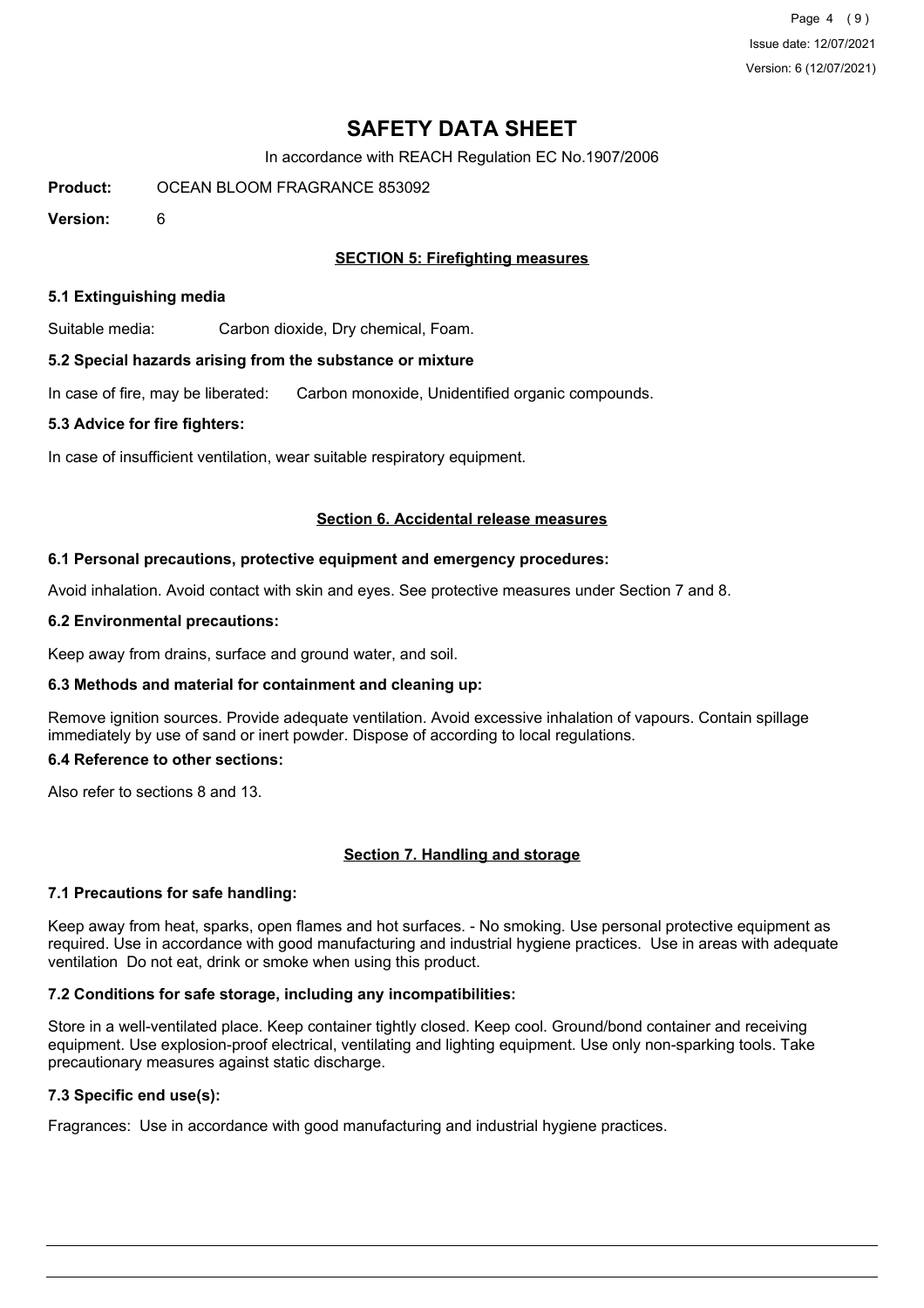## **SAFETY DATA SHEET**

In accordance with REACH Regulation EC No.1907/2006

**Product:** OCEAN BLOOM FRAGRANCE 853092

**Version:** 6

## **Section 8. Exposure controls/personal protection**

#### **8.1 Control parameters**

Workplace exposure limits:

| Ingredient               | <b>CAS</b>                       | EC.                                                      | <b>Description</b>                               | <b>Value</b> |
|--------------------------|----------------------------------|----------------------------------------------------------|--------------------------------------------------|--------------|
| <b>DIETHYL PHTHALATE</b> | $ 201 - 550 - 6 $<br>$ 84-66-2 $ |                                                          | Long-term exposure limit (8-hour<br>TWA) (mg/m3) |              |
|                          |                                  | Short-term exposure limit (15-<br>$ $ minute $ $ (mg/m3) | 10                                               |              |

## **8.2 Exposure Controls**

## **Eye / Skin Protection**

Wear protective gloves/eye protection/face protection

## **Respiratory Protection**

Ensure adequate and ongoing ventilation is maintained in order to prevent build up of excessive vapour and to ensure occupational exposure limits are adhered to. If appropriate, and depending on your patterns and volumes of use, the following engineering controls may be required as additional protective measures: a) Isolate mixing rooms and other areas where this material is used or openly handled. Maintain these areas under negative air pressure relative to the rest of the plant. b) Employ the use of Personal protective equipment - an approved, properly fitted respirator with organic vapour cartridges or canisters and particulate filters. c) Use local exhaust ventilation around open tanks and other open sources of potential exposures in order to avoid excessive inhalation, including places where this material is openly weighed or measured. In addition, use general dilution ventilation of the work area to eliminate or reduce possible worker exposures. d) Use closed systems for transferring and processing this material.

Also refer to Sections 2 and 7.

## **Section 9. Physical and chemical properties**

## **9.1 Information on basic physical and chemical properties**

| Appearance:                                   | Clear colourless to pale yellow liquid       |
|-----------------------------------------------|----------------------------------------------|
| Odour:                                        | Not determined                               |
| <b>Odour threshold:</b>                       | Not determined                               |
| pH:                                           | Not determined                               |
| Melting point / freezing point:               | Not determined                               |
| Initial boiling point / range:                | Not determined                               |
| Flash point:                                  | $>$ 100 °C                                   |
| <b>Evaporation rate:</b>                      | Not determined                               |
| Flammability (solid, gas):                    | Not determined                               |
| Upper/lower flammability or explosive limits: | Product does not present an explosion hazard |
| Vapour pressure:                              | Not determined                               |
| Vapour density:                               | Not determined                               |
| <b>Relative density:</b>                      | 1.0610 - 1.0650                              |
|                                               |                                              |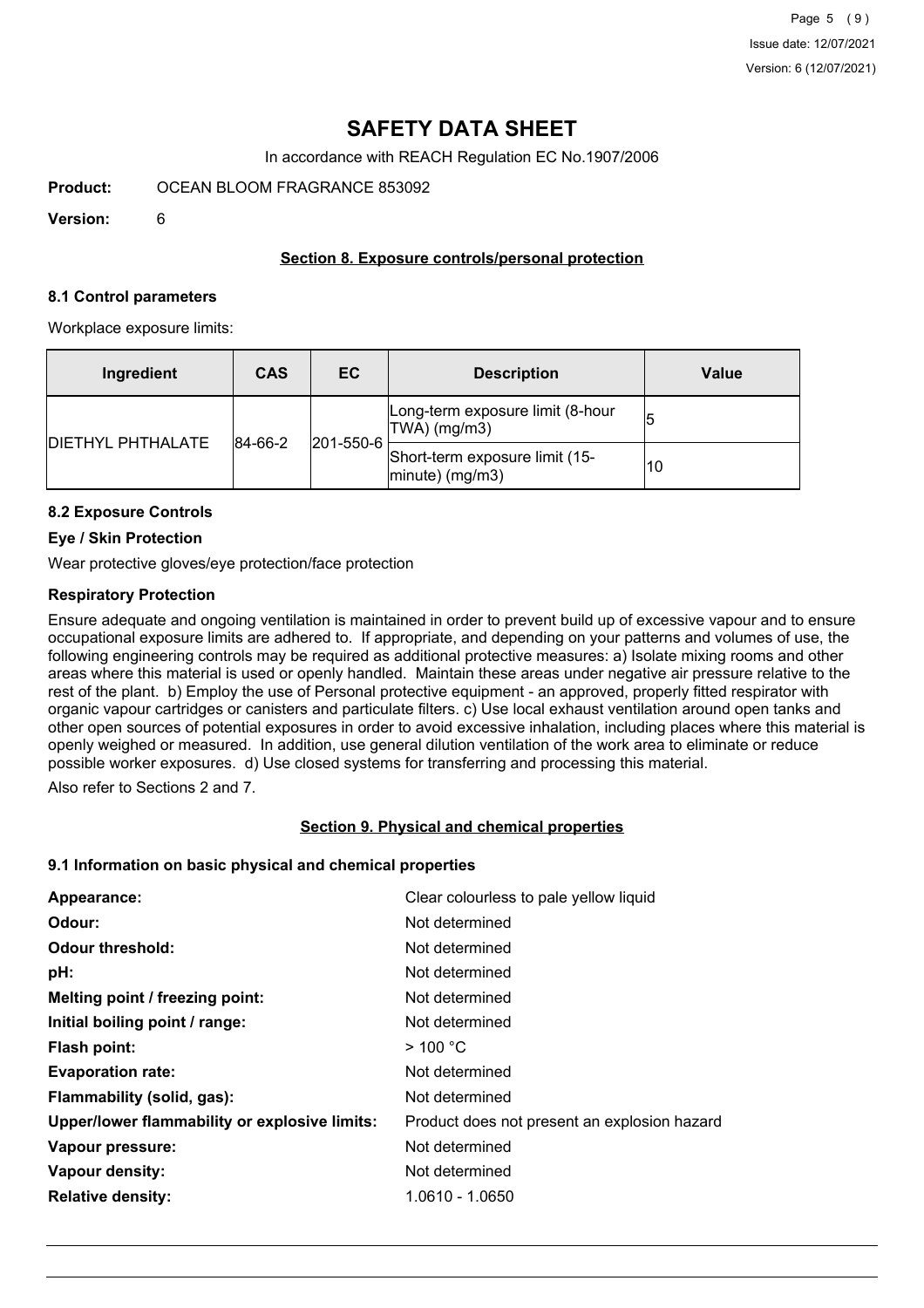Page 6 (9) Issue date: 12/07/2021 Version: 6 (12/07/2021)

# **SAFETY DATA SHEET**

In accordance with REACH Regulation EC No.1907/2006

**Product:** OCEAN BLOOM FRAGRANCE 853092

**Version:** 6

| Solubility(ies):                        | Not determined |
|-----------------------------------------|----------------|
| Partition coefficient: n-octanol/water: | Not determined |
| <b>Auto-ignition temperature:</b>       | Not determined |
| <b>Decomposition temperature:</b>       | Not determined |
| <b>Viscosity:</b>                       | Not determined |
| <b>Explosive properties:</b>            | Not expected   |
| <b>Oxidising properties:</b>            | Not expected   |
|                                         |                |

**9.2 Other information:** None available

## **Section 10. Stability and reactivity**

#### **10.1 Reactivity:**

Presents no significant reactivity hazard, by itself or in contact with water.

## **10.2 Chemical stability:**

Good stability under normal storage conditions.

## **10.3 Possibility of hazardous reactions:**

Not expected under normal conditions of use.

## **10.4 Conditions to avoid:**

Avoid extreme heat.

## **10.5 Incompatible materials:**

Avoid contact with strong acids, alkalis or oxidising agents.

## **10.6 Hazardous decomposition products:**

Not expected.

## **Section 11. Toxicological information**

## **11.1 Information on toxicological effects**

This mixture has not been tested as a whole for health effects. The health effects have been calculated using the methods outlined in Regulation (EC) No 1272/2008 (CLP).

| <b>Acute Toxicity:</b>                    | Based on available data the classification criteria are not met. |
|-------------------------------------------|------------------------------------------------------------------|
| <b>Acute Toxicity Oral</b>                | >5000                                                            |
| <b>Acute Toxicity Dermal</b>              | >5000                                                            |
| <b>Acute Toxicity Inhalation</b>          | Not Available                                                    |
| <b>Skin corrosion/irritation:</b>         | Based on available data the classification criteria are not met. |
| Serious eye damage/irritation:            | Eye Damage / Irritation Category 2                               |
| <b>Respiratory or skin sensitisation:</b> | Sensitization - Skin Category 1                                  |
| Germ cell mutagenicity:                   | Based on available data the classification criteria are not met. |
| Carcinogenicity:                          | Based on available data the classification criteria are not met. |
| <b>Reproductive toxicity:</b>             | Based on available data the classification criteria are not met. |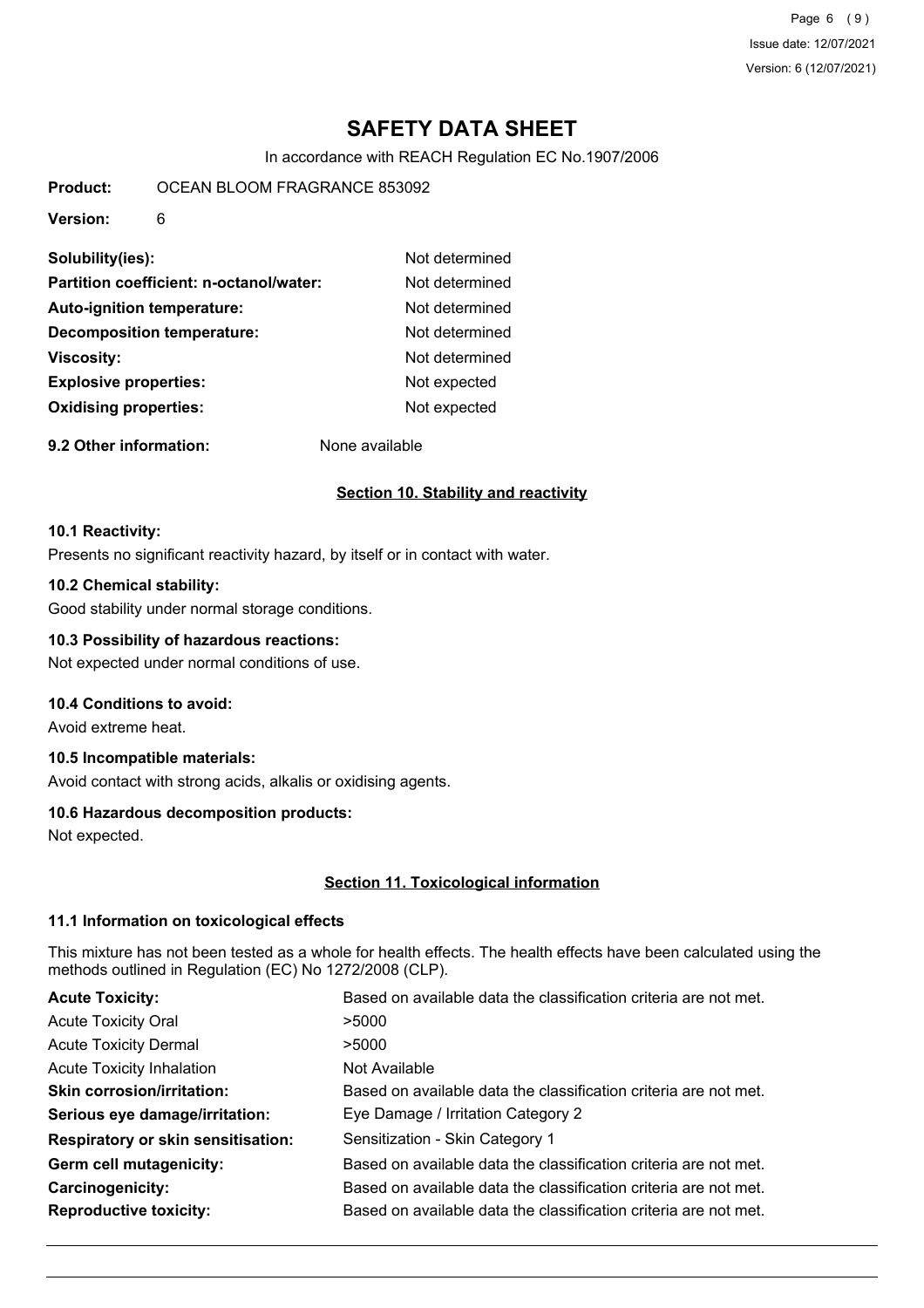Page 7 (9) Issue date: 12/07/2021 Version: 6 (12/07/2021)

## **SAFETY DATA SHEET**

In accordance with REACH Regulation EC No.1907/2006

**Product:** OCEAN BLOOM FRAGRANCE 853092

**Version:** 6

**STOT-single exposure:** Based on available data the classification criteria are not met. **STOT-repeated exposure:** Based on available data the classification criteria are not met. **Aspiration hazard:** Based on available data the classification criteria are not met.

## **Information about hazardous ingredients in the mixture**

Not Applicable

Refer to Sections 2 and 3 for additional information.

## **Section 12. Ecological information**

| 12.1 Toxicity:                                   |               |
|--------------------------------------------------|---------------|
| Toxic to aquatic life with long lasting effects. |               |
| 12.2 Persistence and degradability:              | Not available |
| 12.3 Bioaccumulative potential:                  | Not available |
| 12.4 Mobility in soil:                           | Not available |
| 12.5 Results of PBT and vPvB assessment:         |               |

This substance does not meet the PBT/vPvB criteria of REACH, annex XIII.

**12.6 Other adverse effects:** Not available

## **Section 13. Disposal considerations**

## **13.1 Waste treatment methods:**

Dispose of in accordance with local regulations. Avoid disposing into drainage systems and into the environment. Empty containers should be taken to an approved waste handling site for recycling or disposal.

## **Section 14. Transport information**

| 14.1 UN number:                    | UN3082                                                                                                                                                     |
|------------------------------------|------------------------------------------------------------------------------------------------------------------------------------------------------------|
| 14.2 UN Proper Shipping Name:      | ENVIRONMENTALLY HAZARDOUS SUBSTANCE, LIQUID, N.O.S.<br>(1,3,4,6,7,8-HEXAHYDRO-4,6,6,7,8,8-HEXAMETHYLINDENO[5,6-C]<br>PYRAN, 2-T-BUTYLCYCLOHEXYLOXYBUTANOL) |
| 14.3 Transport hazard class(es):   | 9                                                                                                                                                          |
| <b>Sub Risk:</b>                   |                                                                                                                                                            |
| 14.4. Packing Group:               | Ш                                                                                                                                                          |
| <b>14.5 Environmental hazards:</b> | This is an environmentally hazardous substance.                                                                                                            |
| 14.6 Special precautions for user: | None additional                                                                                                                                            |
|                                    | 14.7 Transport in bulk according to Annex II of MARPOL73/78 and the IBC Code:                                                                              |

Not applicable

## **Section 15. Regulatory information**

**15.1 Safety, health and environmental regulations/legislation specific for the substance or mixture** None additional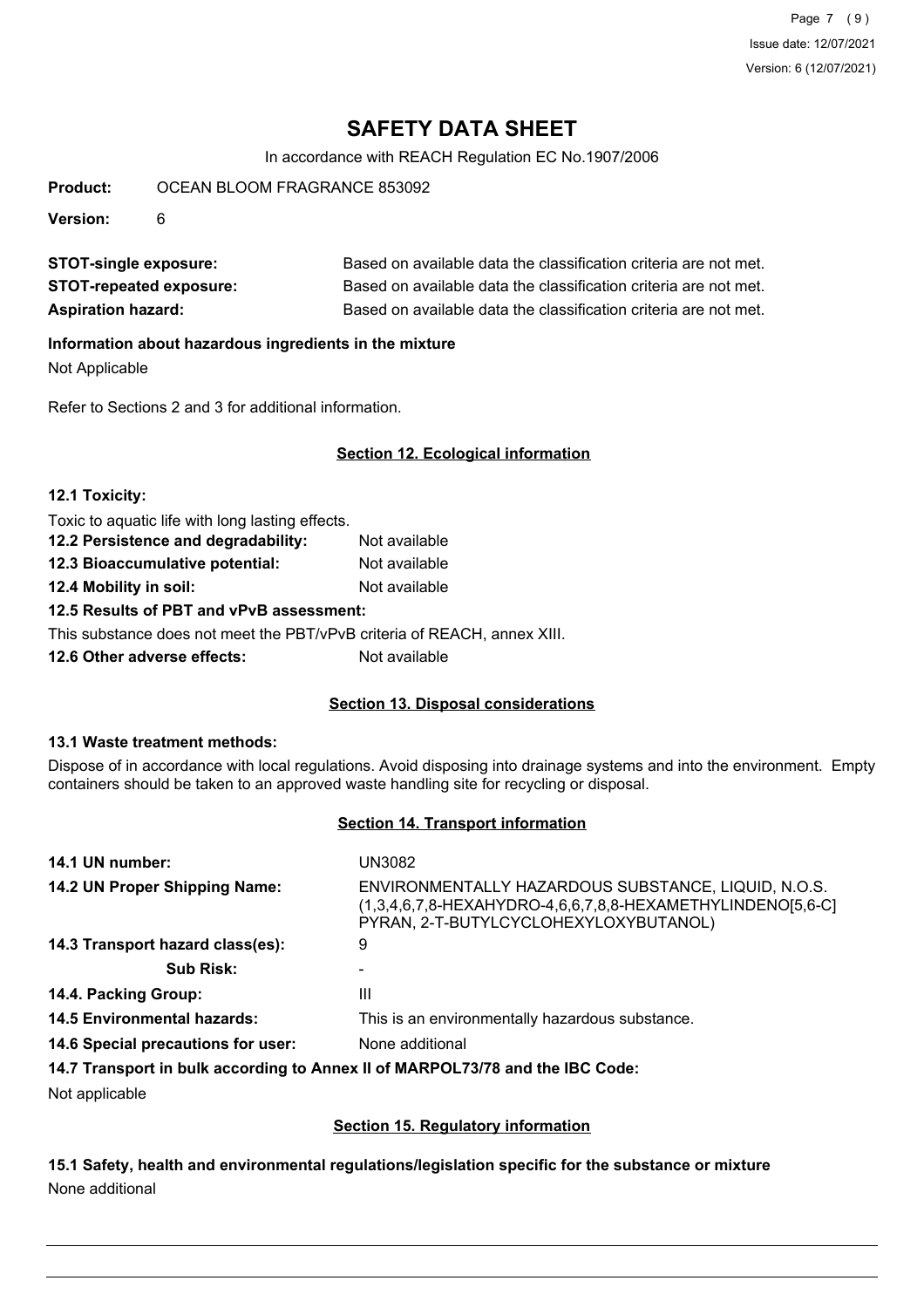Page 8 (9) Issue date: 12/07/2021 Version: 6 (12/07/2021)

## **SAFETY DATA SHEET**

In accordance with REACH Regulation EC No.1907/2006

**Product:** OCEAN BLOOM FRAGRANCE 853092

**Version:** 6

## **15.2 Chemical Safety Assessment**

A Chemical Safety Assessment has not been carried out for this product.

#### **Section 16. Other information**

| <b>Concentration % Limits:</b>  | EH C2=21.18% EH C3=2.12% EDI 2=96.53% EDI 2A=96.53% SS 1=41.<br>67% |
|---------------------------------|---------------------------------------------------------------------|
| <b>Total Fractional Values:</b> | EH C2=4.72 EH C3=47.22 EDI 2=1.04 EDI 2A=1.04 SS 1=2.40             |
| Key to revisions:               |                                                                     |

Concentration % Limits SECTION 3: Composition/information on ingredients Total Fractional Values

## **Key to abbreviations:**

| <b>Abbreviation</b> | <b>Meaning</b>                                                                               |
|---------------------|----------------------------------------------------------------------------------------------|
| ATD <sub>4</sub>    | Acute Toxicity - Dermal Category 4                                                           |
| ATO 4               | Acute Toxicity - Oral Category 4                                                             |
| EDI <sub>1</sub>    | Eye Damage / Irritation Category 1                                                           |
| EDI <sub>2</sub>    | Eye Damage / Irritation Category 2                                                           |
| EH A1               | Hazardous to the Aquatic Environment - Acute Hazard Category 1                               |
| EH <sub>C1</sub>    | Hazardous to the Aquatic Environment - Long-term Hazard Category 1                           |
| EH C <sub>2</sub>   | Hazardous to the Aquatic Environment - Long-term Hazard Category 2                           |
| H302                | Harmful if swallowed.                                                                        |
| H312                | Harmful in contact with skin.                                                                |
| H314                | Causes severe skin burns and eye damage.                                                     |
| H315                | Causes skin irritation.                                                                      |
| H317                | May cause an allergic skin reaction.                                                         |
| H319                | Causes serious eye irritation.                                                               |
| H336                | May cause drowsiness or dizziness.                                                           |
| H373                | May cause damage to organs (organs) through prolonged or repeated exposure (exposure route). |
| H400                | Very toxic to aquatic life.                                                                  |
| H410                | Very toxic to aquatic life with long lasting effects.                                        |
| H411                | Toxic to aquatic life with long lasting effects.                                             |
| P260                | Do not breathe vapour or dust.                                                               |
| P261                | Avoid breathing vapour or dust.                                                              |
| P <sub>264</sub>    | Wash hands and other contacted skin thoroughly after handling.                               |
| P270                | Do not eat, drink or smoke when using this product.                                          |
| P271                | Use only outdoors or in a well-ventilated area.                                              |
| P272                | Contaminated work clothing should not be allowed out of the workplace.                       |
| P273                | Avoid release to the environment.                                                            |
| P280                | Wear protective gloves/eye protection/face protection.                                       |
| P301/312            | IF SWALLOWED: call a POISON CENTER or doctor/physician if you feel unwell.                   |